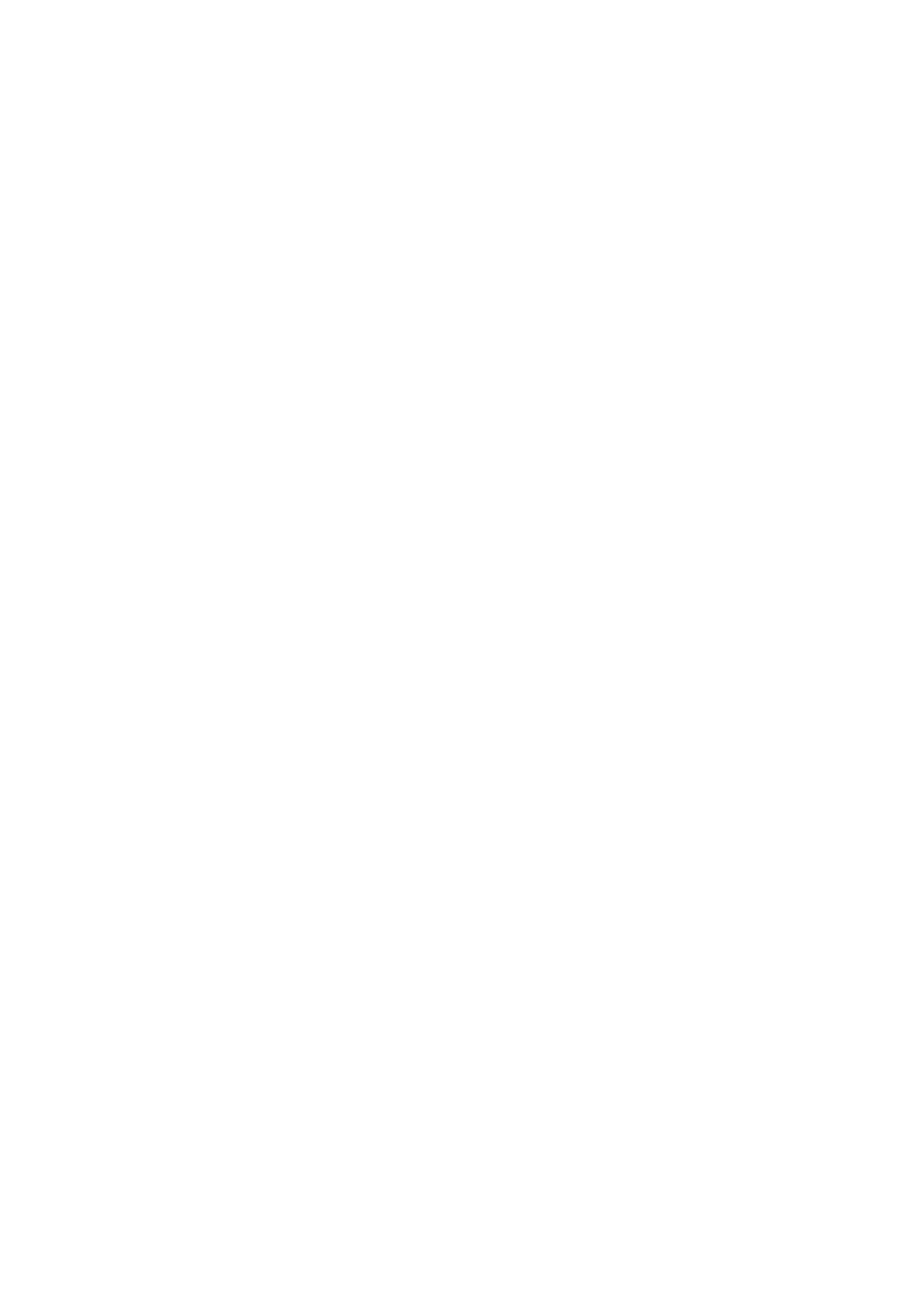

## **POLICY: PROFESSIONAL CONDUCT AND BOUNDARIES**

All reference to 'we', 'our' or 'us' in this Policy should be read as meaning Sandbourne Housing Association.

## **1. Purpose and aim of the Policy**

- 1.1 This Policy applies to all staff and provides guidance to them in the discharge of their responsibilities. It also sets out clearly our policy on personal relationships between staff and residents, particularly those of a romantic, physical or sexual nature and provides a Code of Conduct with which staff will be required to comply.
- 1.2 This document has been designed to protect staff from any accusation of unfair treatment or abuse against residents. It also provides clear guidelines within which staff can conduct their duties in a professional manner.
- 1.3 Staff should also see 'Code of Conduct' in Employee Handbook for more information.
- 1.4 Professional boundaries a simple definition: Professional boundaries are limits which protect a worker's professional power and their client's vulnerability.

#### **2. Statement of Professional Conduct and Boundaries**

- 2.1 The relationship between a member of staff and residents should be based on respect, mutual trust and confidence. Staff have a duty to conduct themselves in a responsible manner at all times and to protect the interests of service users.
- 2.2 Staff must maintain professional boundaries in their dealings with residents and colleagues. Staff must not act in ways that undermine the safe and supportive environment that we aim to provide, nor should they breach the special trust that endures between residents and staff.
- 2.3 It is of fundamental importance that staff respect the special trust with which they have been invested as our staff members and the wider housing related community.
- 2.4 All staff, applicants and residents are responsible for their own behaviour and for ensuring that they respect the individual's right to be treated with dignity. There is an unequal balance of power inherent in the staff/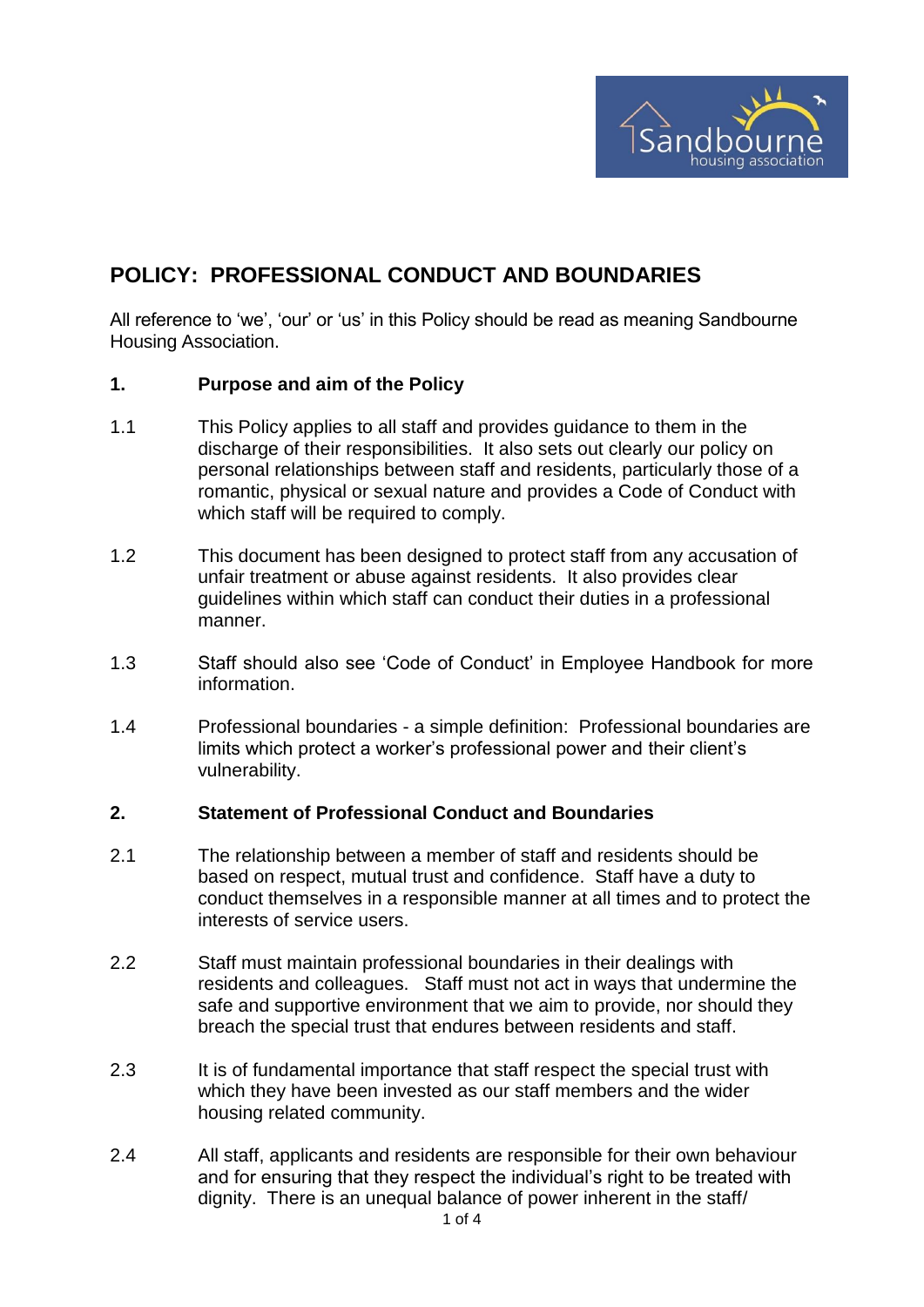applicant/resident relationship which can lead to an abuse of that power by a member of staff. It is for this reason that we promote a clear policy to govern those situations in which that position of responsibility may be open to conflicts of interest, so that both staff and residents feel that they can continue to work in an environment which is supportive and empowering.

2.5 We regard it as the absolute responsibility of staff to recognise and respect the boundaries and obligations of their roles.

## **3. Guidance**

3.1 In relation to the preceding statement, we require all staff to observe the following guidelines:

## **3.2 Responsibility**

3.2.1 All staff must recognise their personal, professional and ethical responsibility to protect the interests of applicants and residents, to respect the trust involved in the staff/applicant/resident relationship and to accept the constraints and obligations inherent in that responsibility.

## **3.3 The risks of engaging in a relationship with an applicant or resident**

3.3.1 To embark on a romantic, physical or sexual or business relationship with an applicant/resident presents serious risks and conflicts of interest, including, for example, possible allegations of sexual harassment by the resident involved or charges of favouritism from other applicants/residents.

#### **3.4 What action to take if you become involved with an applicant or resident**

3.4.1 Staff must not become involved in a personal or business relationship with an applicant or resident.

## **4. Action that may be taken by us if staff fail to comply with this Policy**

4.1 If staff leave undeclared and/or do not end a romantic, sexual or other potentially incompatible business or other association with an applicant or resident when instructed to do so, we will regard this as misconduct and staff will leave themselves open to disciplinary action.

#### **5. Applicants and residents – rights and responsibilities**

- 5.1 Applicants and residents have the following rights and responsibilities:
- 5.1.1 Applicants and residents who are, or have been, involved in a romantic, physical or sexual relationship with a member of staff, who believe that pressure was placed on them to become involved in such a relationship, or feel that they have suffered as a consequence of becoming involved in such a relationship, have the right and are encouraged to report this through safeguarding reporting arrangements. This affords the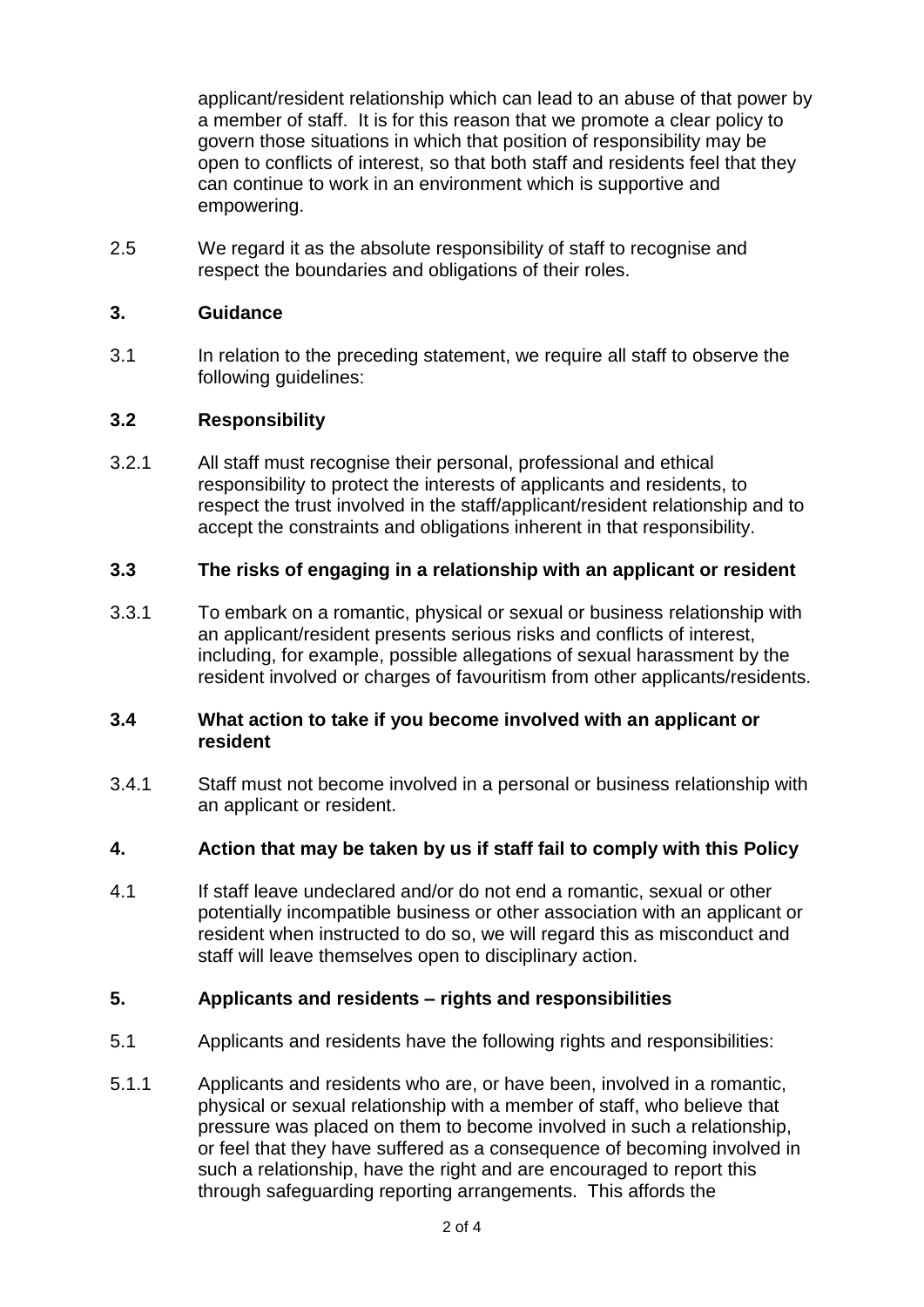complainant and us the opportunity to pursue either informal or formal routes in order to address their grievance.

- 5.1.2 It is recognised that applicants/residents also have a responsibility to respect the mutual trust in the staff/applicant/resident relationship.
- 5.1.3 Notwithstanding this policy, any applicant/resident who believes that they have suffered sexual or other forms of harassment also has the right of legal redress under legislation.

#### **6. Other housing staff – professional boundaries**

- 6.1 It is important that staff achieve and maintain effective professional working relationships with applicants and residents, their families and other support networks. Integrity, objectivity, equality and professionalism are key watchwords that provide a framework for the role of the staff. The following points will help support and maintain the required professional boundaries between the staff, applicants and residents.
- 6.1.1 Staff should always remember and be aware of their responsibilities to applicants, residents, other service users and the community that is served, and ensure courteous, sufficient and impartial service delivery to all groups and individuals
- 6.1.2 Staff should never allow any personal relationship with applicants or residents to conflict with the duties of their employment or the best interests of any applicant, resident or service user. Staff must never allow themselves to be compromised by, or take advantage of, their relationship with applicants, residents or other service users
- 6.1.3 Staff must not hold Power of Attorney for any applicant or resident or invite or influence an applicant, resident or other service user to make a Will or Trust under which a member of staff is named as executor, trustee or beneficiary.
- 6.1.4 Apart from duties that may include the collection of rent and/or the collection of money for our business purposes, staff should not handle or manage any area of a resident's personal finances or valuables at any time. This directive also includes the collection of pension monies, wages or benefits.
- 6.1.5 Staff should not give advice on the maintenance of an applicant/resident's financial situation. Should an applicant/resident require assistance with planning their finances, staff should provide them with contact details of appropriate advisory agencies.
- 6.1.6 Under no circumstances must staff accept personal valuables from any applicant or resident or gifts of money without first declaring it to their line manager, who will determine if it should be accepted. Any gifts or hospitality received from any applicant or resident must be properly recorded.